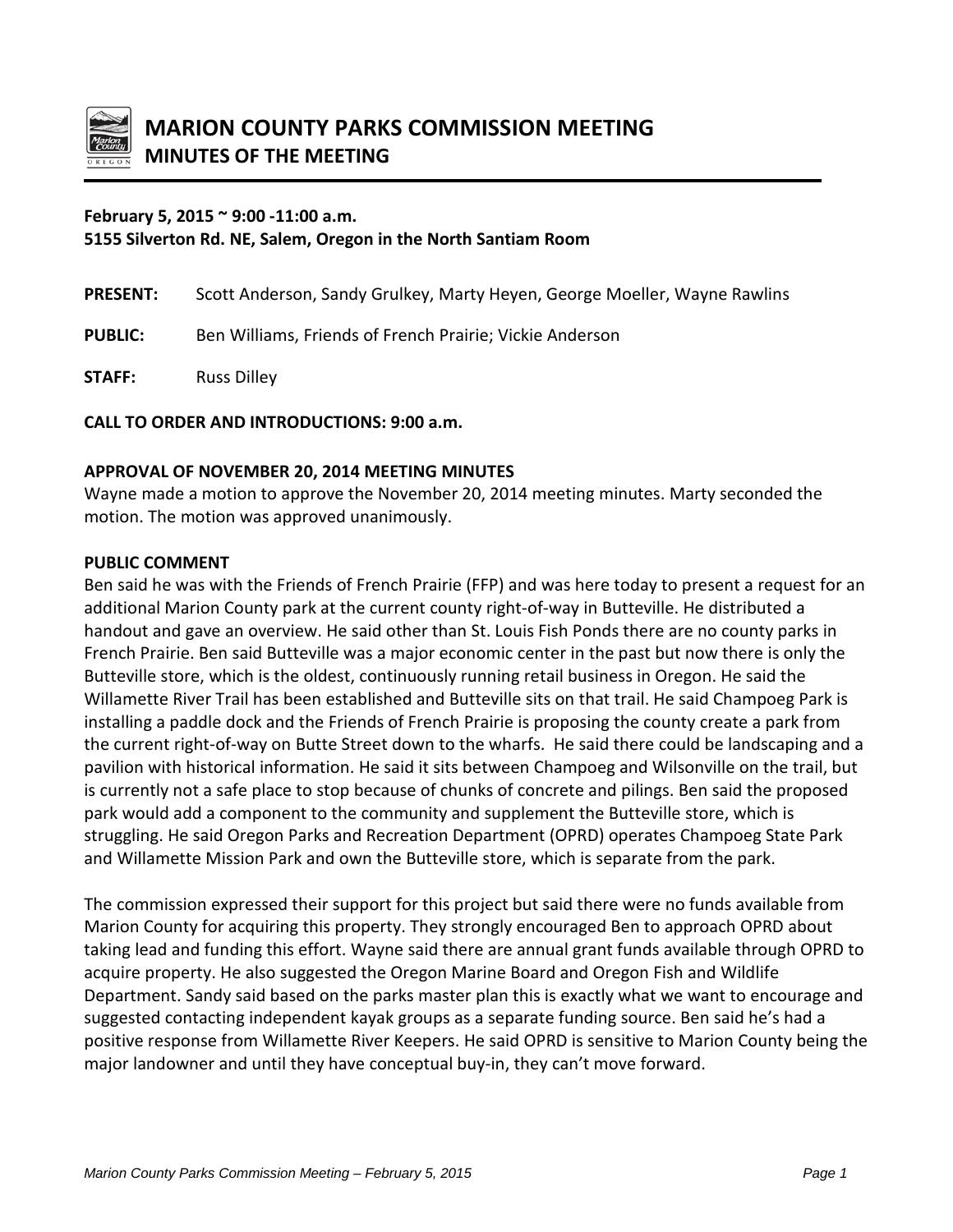There was discussion about acquiring additional property adjacent to the right-of-way neither of which is for sale at this time. Ben said another option is for Marion County to upgrade the right-of-way and access to the river. Russ said the right-of-way doesn't belong to Marion County Parks so the request would have to go through Marion County Business Services since they are the owners. Wayne suggested Ben contact Business Services for property descriptions. Sandy asked about FFP meetings. Ben said FFP has been in existence since 2006 and their role is advocating for the preservation of agriculture land and supporting local farming. He said their website i[s www.Friendsoffrenchprairie.org.](http://www.friendsoffrenchprairie.org/) Ben said he appreciated the opportunity to discuss this with the parks commission.

# **COMMISSIONER UPDATES**

Sandy said she wanted to follow up on the discussion from the last parks commission meeting about the removal of the dam in Scotts Mills. She said there's an ongoing assessment of the dam by agencies and she's concerned about two human fatalities. Sandy said people walk along the crumbling dam and jump off the cliffs and are injured when they hit dam debris in the water. Marty asked if the cause of death was the crumbling dam or that they choose to jump off it. Sandy said it's hand in hand because debris is crumbling into the water. She said it's now determined to be a mistake to cover dirt with concrete. She said Fish and Wildlife, DEQ, and State Lands all agree that this is an obsolete and nonfunctional dam and the consensus is that it has to go. She said it's adjacent to the county park and not in the best interest of parks visitors. George asked if the dam is on Marion County park property. Russ said no, and ownership is unsure because no one wants to take responsibility. George asked about swimmers. Sandy said visitation to the park seems to be down greatly in the last two years because of these deaths. George asked what kind of use the park gets. Russ said when the weather is nice it's heavy on the weekends.

Wayne asked Sandy what she is proposing. Sandy said she was making a motion that **"in lieu of recent deaths and the accelerating crumbling of the obsolete dam in Butte Creek in the Marion County Park at Scotts Mills, we support any action that helps protect the health and recreational enjoyment of park visitors. Should the Marion County commissioners find themselves in a position of influence and are asked to give their opinion about the multi-jurisdictional effort to remove the dam on the basis of environmental safety, let it be known that the Marion County Parks Commission supports that effort for those reasons as well as the health and safety of park visitors."** 

She said one thing she forgot to mention in the introduction is that there's endangered species with dwindling numbers and everyone agrees the dam needs to be removed. She said she thinks it's a wonderful opportunity to send a letter to the board of commissioners that people matter too and we stand up for visitors that visit and have access to our parks. George said the motion was quite lengthy and asked her to repeat. Sandy repeated the wording and said it could be in a letter to the BOC. Scott moved that they table this motion until they have a time to read and get additional information. He said he doesn't have enough info on status, responsibilities, and can't take any type of action at this time. Marty asked if we would be saying we're supporting the efforts of other groups due to safety. Sandy said she was fine to table it for now. George asked Russ to follow-up. Russ asked for a wording change to the motion to say **"adjacent to Marion County Park"** instead of **"in Marion County Park."** Sandy agreed to the change and also to tabling the motion for now. George said we can gather more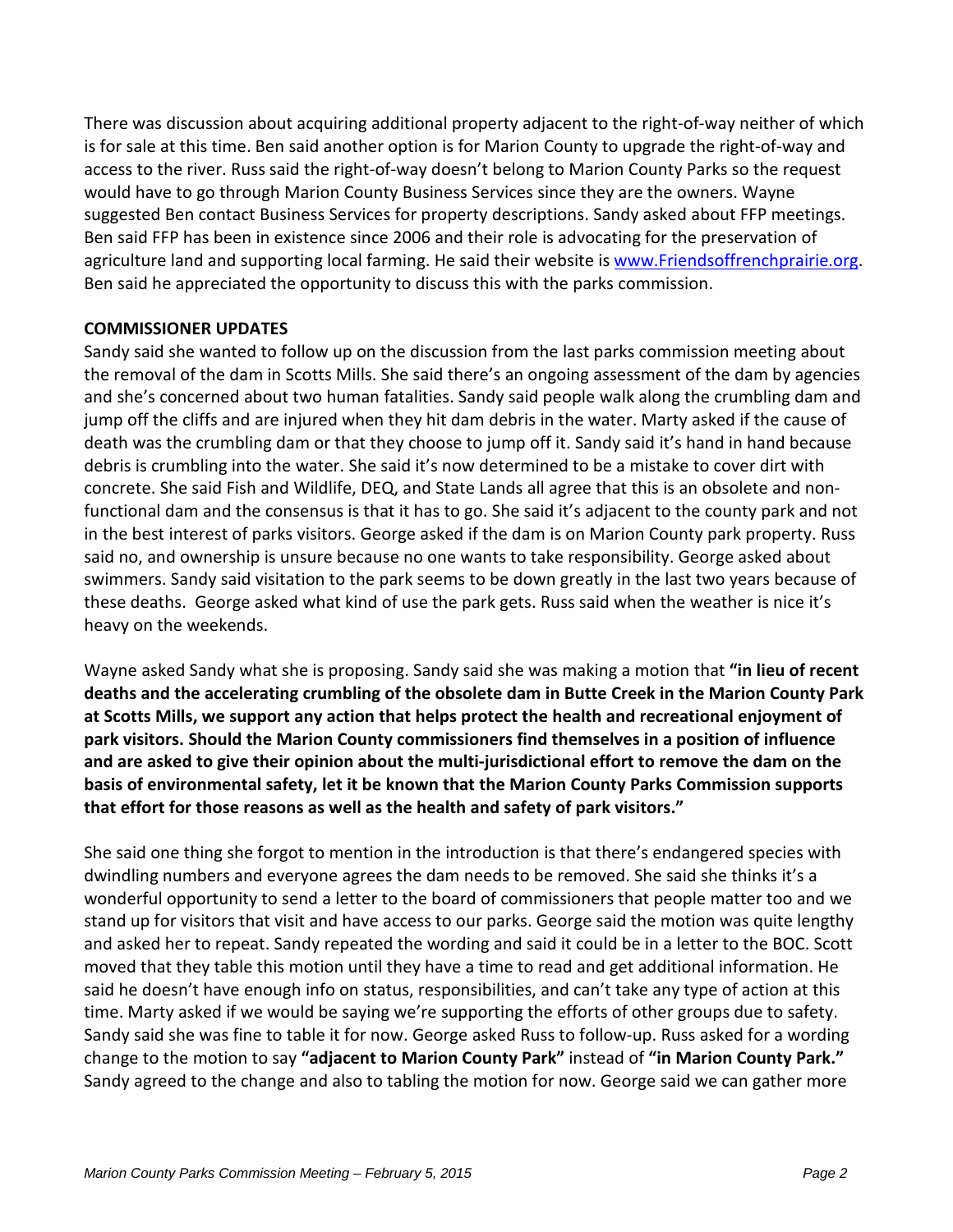information and perhaps act on the motion at the next meeting. Russ will look into this matter and see what he can bring back to the group.

Sandy said the annual meeting of Pudding River Watershed is in February and they have a new website. She said they're looking for board members and this would be a good opportunity or contact Anna Rankin who attended the last parks commission meeting. George asked about the proposal brought from Anna Rankin at last meeting. Russ said this issue has been going on for at least nine years without resolution. Sandy said a number of agencies have to get approval so this will take time. She said she doesn't want the commission to get bogged down with detail about the dam removal, but wanted to focus on the safety and recreational enjoyment of the park visitor. She said since the park is the neighbor that puts the visitor at risk. Scott said every water park has a certain inherent risk to personal safety and Scotts Mills isn't the only park to have a drowning, so to separate this from the general issue of public safety in parks he would need to understand the situation a lot better. Wayne said if there is something specific as a member of the parks commission to help with an issue, he wants to do that, but he doesn't want to send a letter to the board of commissioners telling them that if something comes up with a safety issue, they should support it. Sandy said that is her intent. Wayne said he doesn't want to tell the commissioners that. Sandy said she'd like to send the commissioners an opinion that if they're in the position to act to protect the safety and recreational enjoyment of our parks visitors that the parks commission will go on the record stating that is important to us. She said she thinks this commission is the voice of our residents and it's her impression from comments from some people that this commission has not stood up for the safety of its parks visitors and that it should be taking a strong role. Sandy said this is a way for this body to tell the commissioners that we think this is important. Russ asked if the commission wanted him to schedule a field trip to Scotts Mills at the next meeting. Marty asked if it would be their regularly scheduled meeting or a special meeting. Russ said after the next regular meeting is adjourned they would visit the park.

Marty said she was under the impression that Joryville Park is always closed. Russ said it is always open except at night. Scott said the horse facility is closed. Marty said she went to the Salem's Parks Master Plan meeting and it's an interesting process. She will go to the next two meetings as well.

# **ACTION ITEMS**

# **Promotion of volunteer opportunities – George Moeller and Wayne Rawlins**

George said he and Wayne met and discussed possible ideas or ways of approaching volunteer involvement with parks. He distributed a handout that outlined candidate activities that can be promoted as a group or individually.

• **MC Parks Volunteer website** – George said the existing site is useful but it could be revised and/or updated annually and made more specific regarding volunteer opportunities. He said a "community opportunities" section could be added and the "adopt-a-park" page needs to be developed more. George asked how much traffic the parks web pages receive. Russ said he's unsure. Marty said the website needs to be kept current because when it's allowed to lapse people don't visit. Russ said there are one or two completed projects that need to be removed, but the rest are ongoing. George asked why the volunteer application asked for the applicant's employer. Russ said he's unsure but some volunteer work may require a background check.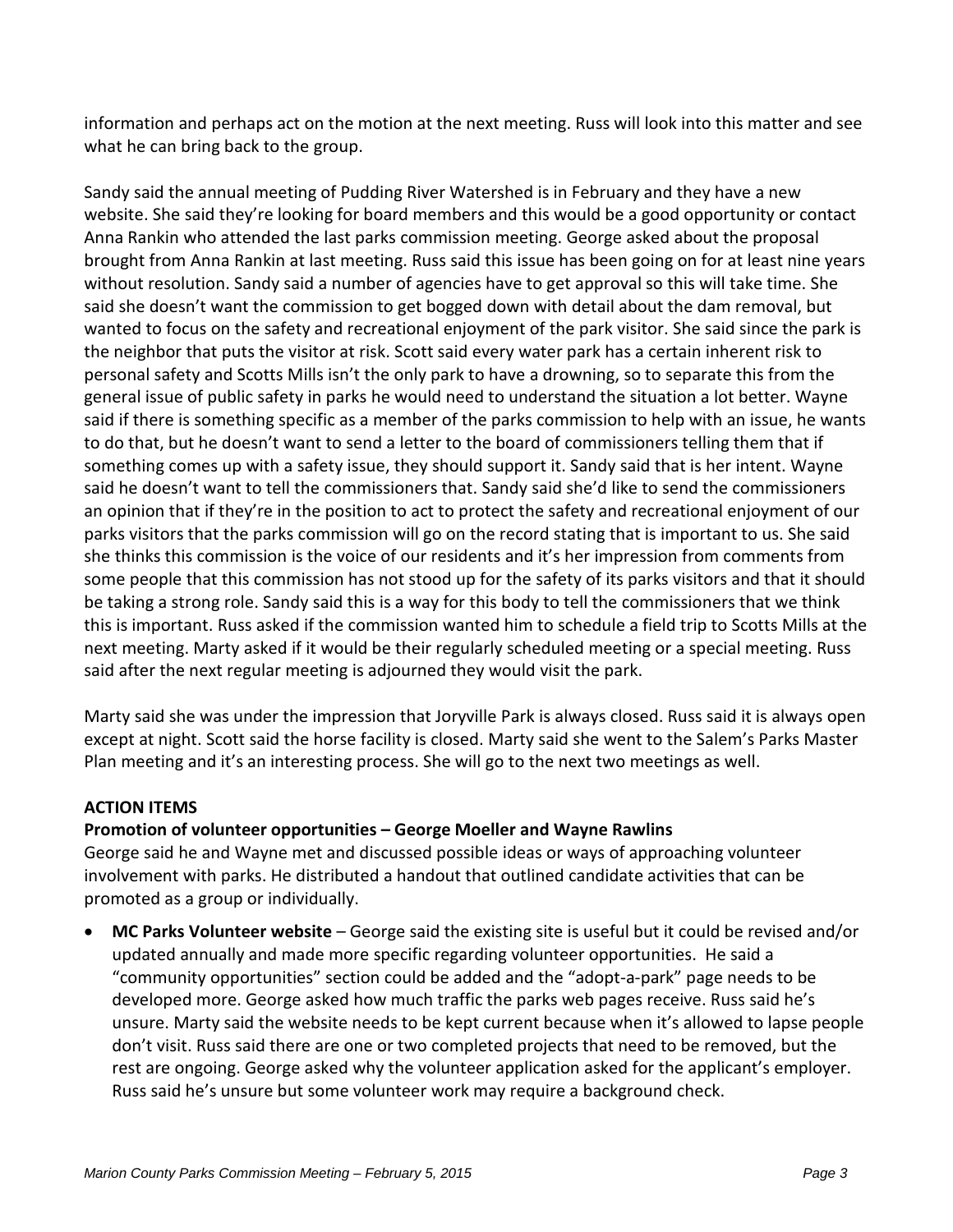- **Explore approaches that other organizations/agencies have used to encourage volunteerism (e.g., Oregon Parks Association, State Parks, Salem Parks, etc.)** – George said the City of Salem Parks has an organization that helps people to support parks. He said he wants to speak with Tibby Larson about what they do to encourage involvement. Marty said the Jane Goodall Environmental Middle School goes to parks and removes invasive species and they may be a resource for some volunteer work, as well as other middle schools, high schools or colleges with environmental classes. Russ said there are already colleges volunteering at Bonesteele Park. She asked if anyone on staff keeps in touch with schools. Russ said no but he does keep in touch with colleges. George suggested the website have something about school opportunities.
- **Prepare and submit a newspaper item to announce/advertise MC Parks' volunteer opportunities.** George said he sees articles in newspaper about opportunities at City of Salem parks and thought we could do the same for Marion County parks. There was discussion about highlighting a specific opportunity. Marty suggested featuring a "Park of the Month."
- **Prepare a newspaper article on MC Parks** George suggested the commission stress opportunities for individual, community, and organizational volunteerism.
- **Develop a PowerPoint presentation to describe MC Parks** George asked if the department had a PowerPoint presentation highlighting parks. Russ said there was only one prepared for a grant. George said it would take a lot of work to put together and use but some organizations are looking for opportunities to help and this may be a project we could get a volunteer to do.
- **Prepare and distribute a brochure that describes opportunities for volunteer involvement.** George said this can be put on the website and used in conjunction with the PowerPoint. Marty asked if there was a generic business card commissioners could hand out. Russ said there is a parks brochure. George said all parks commissioners should have some brochures they can hand out. Russ said they're available at the front desk and at the Travel Salem office.
- **Participate in MC Fair/State Fair/other events**  George suggested staffing a booth at the state fair or other events to distribute information on Marion County Parks and volunteer opportunities. Russ said this would work if the parks commission wanted to provide staffing but there is no county staff available or funding for it. Marty suggested a booth at Saturday Market, which has an area for non-profits.
- **Hold community meetings at Parks; invite Park users to an "Evening in the Park".** George said this would give the commission an opportunity to discuss park programs and individual/group community volunteer opportunities. He said they could also organize a "Friends of Marion County Parks" group or a "Friends" of a specific park.
- **Hold a "MC Parks Day".**
- **Actively search for volunteers to carry out specific, defined projects.** George said they may get more involvement if folks know what the parks program is looking for.
- **Explore opportunities to arrange park sponsors (i.e., businesses, organizations, neighborhood associations, etc.).**

George asked if anyone has additional items. Scott asked the other commissioners to take staff time into account if an idea really resonates because the parks commission will probably have to do it. He said the more specific they can be about what they want people to do, the more likely they'll be to engage volunteers and/or get a volunteer for that job. Wayne asked George if they could ask Cathy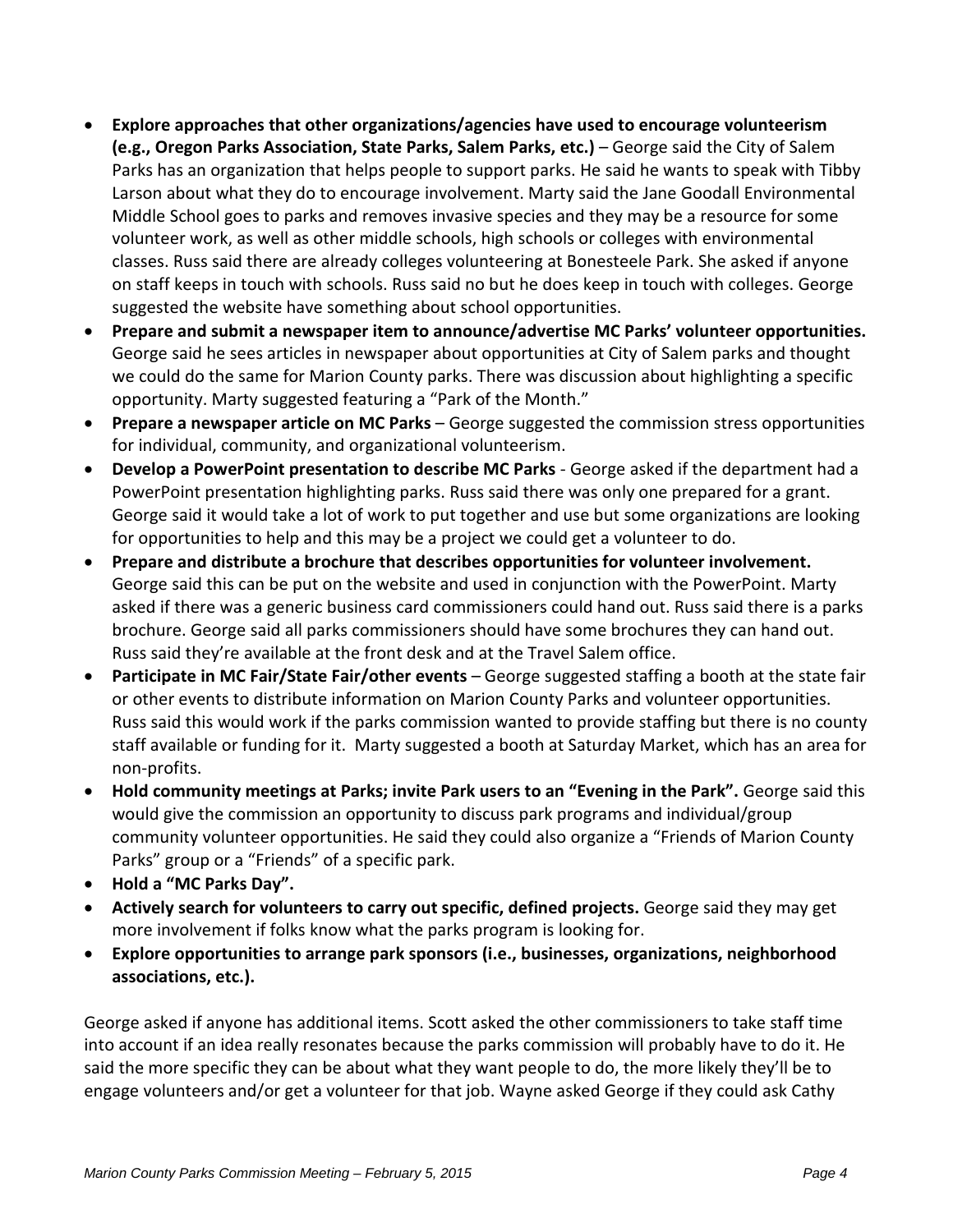Crocker to come to a meeting as volunteer coordinator to give feedback and ideas of what they can accomplish with Marion County's help. Russ said he would invite her and could also ask Tibby Larson to attend. George said the parks commission could devote half an hour to that at the next meeting and will provide this list to them ahead of time. Sandy suggested also working with unofficial volunteer individuals and groups.

George asked if any parks commissioners wanted to take on any of these items and then bring back to the next meeting for discussion. Sandy said she would look into a fair booth and will try to come up with ideas so it didn't have to be staffed all the time. Wayne cautioned that there may be a cost associated with a booth now. George said he'd like to pursue website options. Wayne said he will see if he can get state parks to put Marion County Parks brochures in their kiosks. Marty said she would talk to the Statesman Journal about writing a "Park of the Month" article. Russ suggested she speak with Zach Urness. George asked if she would also ask about having parks volunteer opportunities added to their local volunteer opportunities. He said it didn't need to be specific and can reference the website.

### **Bonesteele Park Work Plans – Scott Anderson**

Scott said he talked at the last parks commission meeting about educational opportunities and focused on Bonesteele Park, which is one of Marion County's two natural heritage parks and listed as open for educational opportunities. Scott said Bonesteele Park is a 30 acre park east of Salem. He said 10 acres date back to 1930's that are mixed woodlands and 20 acres are under agriculture production. He said the site lends itself to having amenities of an upland prairie. He said in 1998-2002 there was a significant project to eradicate invasive weeds and plant natives. He said they were trying to invoke a return to status of 1854, pre-European impact on this area. Scott said it was generally not successful but a lot of effort was put in by a number of organizations. He said both Willamette University and Chemeketa Community College were heavily involved but there has been minimal maintenance since then. Scott said he and his wife took on the project on their own to do what's outlined in the work plan. He said the work plan is more ambitious than is perhaps feasible.

He said he asked George and Jeff if he could represent himself as a parks commissioner when he contacted organizations about getting involved with Bonesteele Park and they were fine with that. Scott said he plans to contact eight entities: Chemeketa Community College, Willamette University, Marion County Soil and Water Conservation District, Willamette Native Plant Society, The Nature Conservancy, Federal Fish and Wildlife Service (FWS), OSU Master Naturalists, Marion County Master Gardeners, and Marion County Public Works. He shared the work plan with some of these organizations and asked if they would like to join the county's efforts, and has received a mixed number of affirmative replies. He said he is currently looking at history work which was available on the website and is now creating a survey of the site so they can say not only what was done in the past but what is happening now. He said they hope to survey and record natives planted from April through the summer. He said once they get to the end of surveying the site, he may come back to the parks commission with a recommendation for something other than a natural heritage park, such as horse trails or walking paths, but they may find that with some enhanced annual maintenance it may still be viable. He said the invasives are pretty well spread and show seedlings on over 50% of the upland prairie, so it clearly has a problem with invasive weeds. He said he would like to get a concurrence from this body for him to represent himself as a parks commission member as he contacts these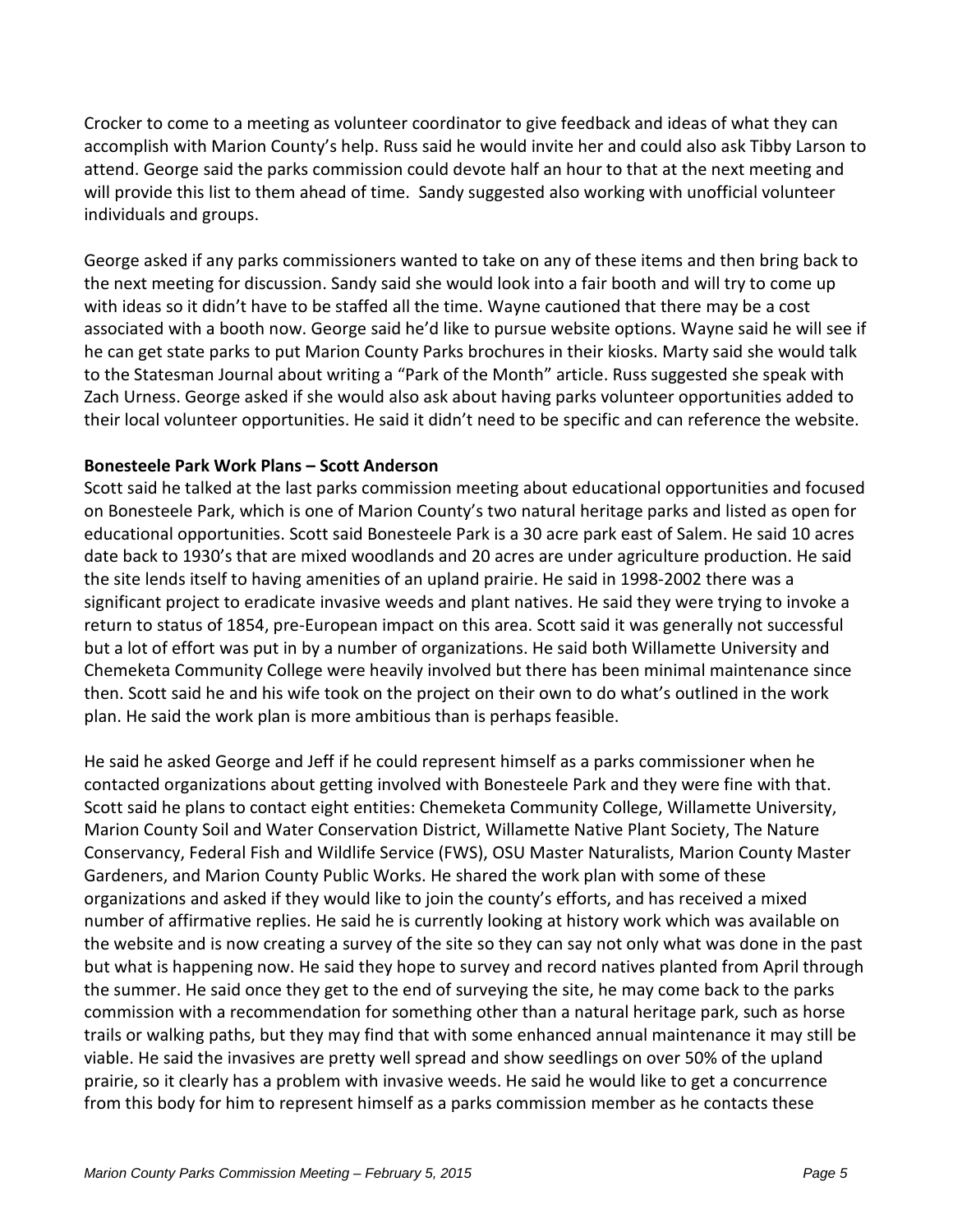organizations. He said he will ask if they can help with the survey, including CCC who did map work in the past. He said this is a work in progress and won't know what to recommend until the end of summer.

Marty made a motion to give approval to Scott to represent himself as a Marion County Parks Commissioner to these organizations when requesting their help with a Bonesteele Parks survey. Wayne seconded the motion. Sandy said if Scott wants to represent the entire board, then she would like to be given the opportunity to approve each individual action. Scott said what he's asking for is only the ability to ask for people's engagement in volunteer activities. He said if he needs approval each time he contacts these entities to ask if they are interested in volunteering and/or have students who would like to participate, he'll hang it up. He said he doesn't feel he can say he's a parks commissioner and wants to be able to introduce himself. Sandy said she understood this was a first step in contacting but not a decision in changes. Scott said the approval would be to ask them to engage in survey work and for access to any electronic files they may have. He said he won't do anything beyond the survey until he comes back to report to the commission. The motion was then voted on and all commissioners voted to approve except for Scott who abstained.

George said the parks commission appreciates Scott work. Sandy asked if this could be added as an agenda item for next meeting and encouraged him to fully document his efforts so it could be shared on the website and possibly as a "Park of the Month." Scott said having looked at the site and seeing what was meant to be done, he wants to be careful how he approaches this project. He said he questions if the original project was viable given the size and amount of invasives that circled the site, and to maintain something like this may be beyond the ability of the parks program.

# **UPDATES**

- Russ said he and Jeff discussed the idea of gates at Bonesteele Park during the last parks commission meeting. He said they discovered the wood chips were being dumped at night. He said if they have gates, they can be locked at night and that will stop this type of thing. Scott said last week there was garbage and cans dumped there too. Russ said they met with the board of commissioners at a management update meeting and discussed the gates. He said the BOC weren't opposed to it, but due to the parks ordinance needed a recommendation from the parks commission before moving forward. He said he is asking for a recommendation from the parks commission if they like the idea. He said the park would receive gates, which will be opened each morning and closed at night. He said the park would also become a seasonal park, open May through October. Scott made a motion that the parks commission recommend to the board of commissioners that they authorize the gating and locking of Bonesteele Park and change it to a seasonal park. Marty seconded the motion. Wayne asked the cost. Russ said the gates cost about \$3500 and they have put this cost in a capital improvement request for next budget year. He said the county recently changed security companies at a reduced cost so adding Bonesteele Park will be absorbed. The motion was voted on and passed unanimously.
- Russ said Jason Franz, who created the BMX trails at Rogers Wayside, contacted him recently. He said the City of Silverton is pushing bike trails from town through the Oregon Garden and connecting to Rogers Wayside. Mr. Franz requested permission to create a bike trail along the